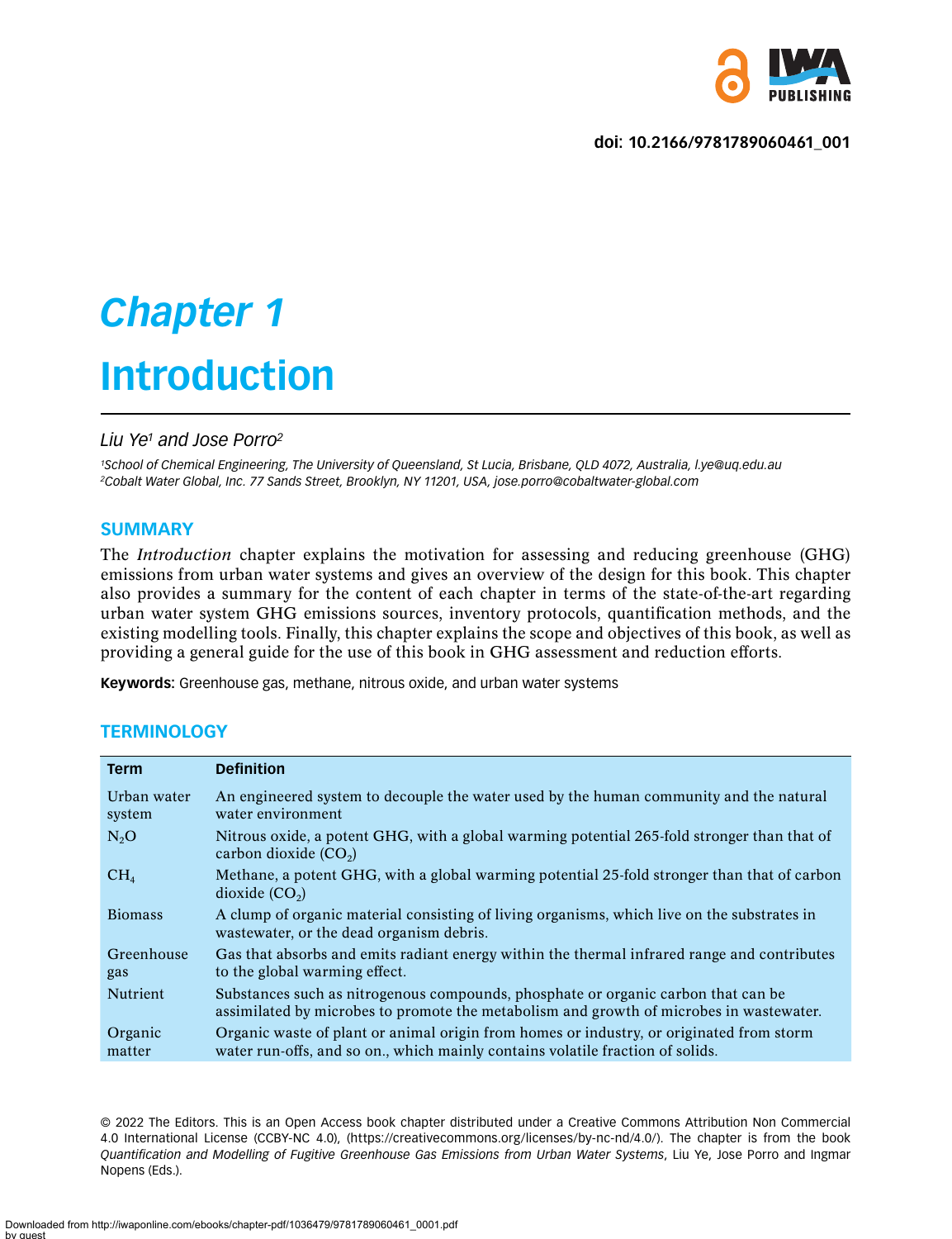| Mathematic | A system of mathematical equations that describes physical and biological processes. It is a                                                                                                                                        |
|------------|-------------------------------------------------------------------------------------------------------------------------------------------------------------------------------------------------------------------------------------|
| model      | simplified representation of the real process.                                                                                                                                                                                      |
| Wastewater | The used water including solids discharged from communities, businesses, industry or<br>agriculture that flows into a wastewater treatment plant. Storm water, surface water, and<br>groundwater infiltration also may be included. |

#### **1.1 CLIMATE CHANGE, SUSTAINABILITY, AND GHG LEGISLATION IN THE WATER SECTOR**

The effects of climate change can have a tremendous impact on almost all facets of life on Earth. In many parts of the world, they are already being felt and, to no surprise, the global position on climate change, as evidenced since COP21, is that we must stand and fight to minimize anthropogenic greenhouse gas (GHG) emissions, and move towards net zero emissions to help mitigate climate change impacts. Although the water sector's overall contribution is small compared to the global GHG emissions, urban water management can make up a significant part of a city's GHG emissions inventory. In New York City, for example, urban water management is second only to the buildings sector in GHG emissions and makes up 20% of the city-wide GHG emissions inventory ([Bonczak](#page-7-0) *et al.* [2020](#page-7-0)). This is largely due to the low emissions per capita resulting from the mass transit system, and the same results are likely for water utilities in other large cities around the world with extensive mass transit systems. However, even if, as a whole, the water sector represents a small fraction of the total GHG emissions, the effects of climate change can be detrimental to the urban water cycle, prompting problems such as water scarcity and stress from droughts, flooding and disruption of service from extreme weather events, combined sewer overflows, and a variety of water quality issues. Since we cannot live without water, and the sustainability and resilience of the urban water cycle is central to human quality of life, there is a physical need and driver for climate change mitigation and minimizing GHG emissions in the water sector. Therefore, the water sector needs to lead the fight against climate change by example.

The physical effects that climate change has on the urban water cycle have also prompted a cultural change among water utilities. Sustainability and resilience are now widely incorporated into the planning and operations of water utilities and are implemented in varying degrees. Therefore, in addition to addressing economic and social factors, minimizing the environmental impact of urban water systems is at the forefront for water utilities with a wish list of activities to be more environmentally friendly, such as resource recovery, minimizing water, chemical, and energy consumption, including minimizing the GHG emissions related to urban water system management and development. There is this idea of the green utility ([Welch, 2010\)](#page-8-0). Therefore, there is also a water utility cultural driver for mitigating GHG emissions.

Although there is no argument among water utilities that we should all be striving for environmental stewardship from a sustainability point of view, there are other specific drivers for reducing GHG emissions in the water sector. These include various types of GHG legislation that implicate some water utilities in different parts of the world, such as in the US, UK, Denmark, Australia, and The Netherlands, as well as general voluntary GHG reduction goals that are incorporated into strategies that are implemented at local, regional, and national levels, which also implicate water utilities in various parts of the world. However, there should be no other driver needed than the real and visible climate-related disasters that are happening much more frequently and led to the Climate Crisis being declared in 2019. Hence, clear drivers exist for water utilities to mitigate climate change and action is either already being taken by leaders in the field, or is planned by water utilities in response to these drivers. These drivers are what makes this book relevant, and they provide the main motivation to equip the water sector with knowledge and tools to start taking climate action now by quantifying, modelling, and mitigating urban wastewater system GHG emissions.

Given the urgency in addressing the Climate Crisis, we know that GHG emissions must be reduced in the next decade to minimize the effects of climate change, as the time left for us to take action has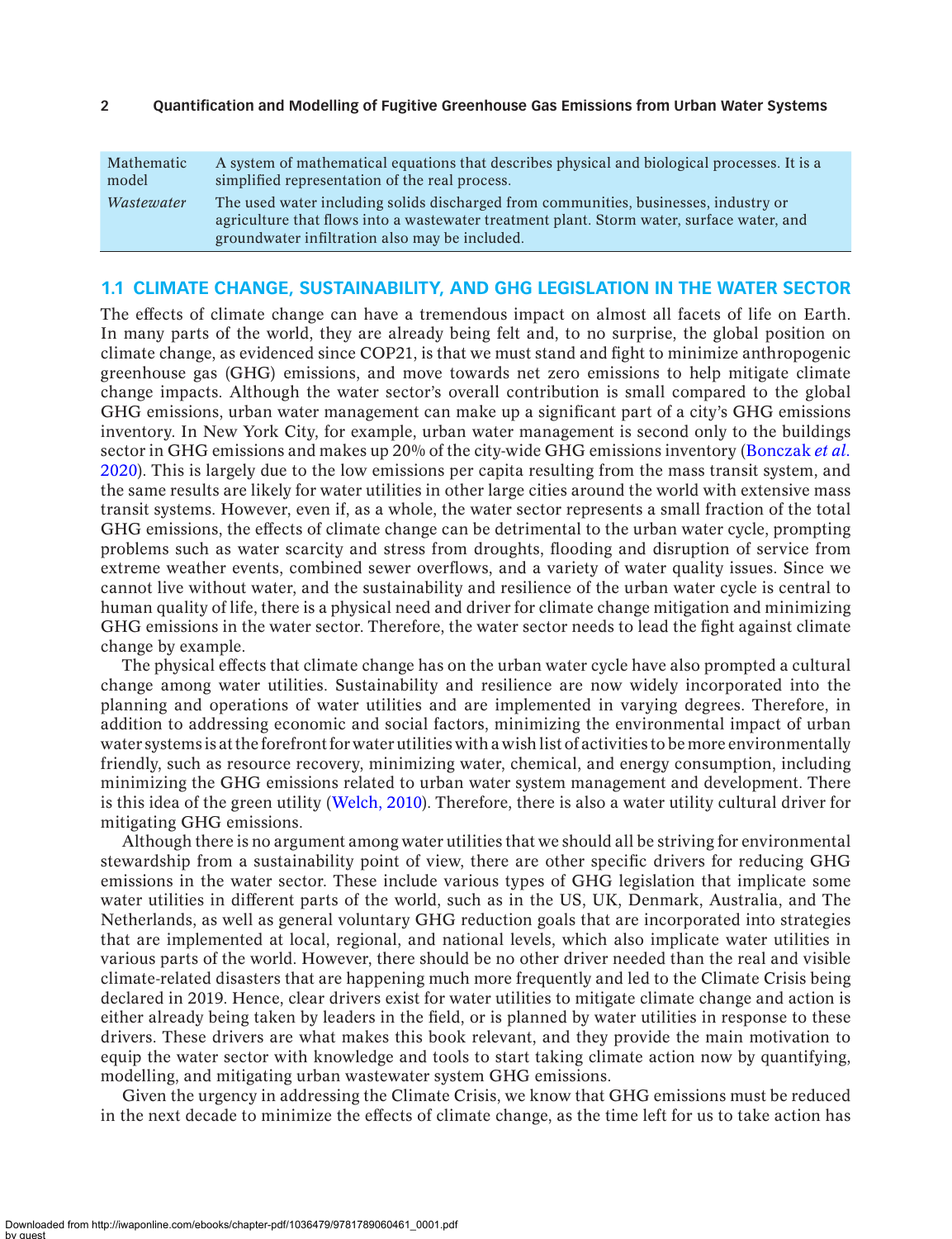been cut by two-thirds. We cannot wait until the middle of the century to achieve the original target ([Höhne](#page-8-1) *et al.*, 2020). This requires efforts from all sectors to reduce the emissions.

The wastewater sector contributes to greenhouse gas emissions not only through its significant energy consumption, but also through direct emissions of fugitive gases such as carbon dioxide  $(CO<sub>2</sub>)$ , methane  $(CH<sub>4</sub>)$  and nitrous oxide (N<sub>2</sub>O). According to the guidelines from the Intergovernmental Panel on Climate Change (IPCC) on national GHG inventories calculation ([IPCC, 2006](#page-7-1)), the GHG emissions are categorized into three scopes:

- Scope 1: direct GHG emissions from the treatment of wastewater;
- Scope 2: indirect emissions from the generation of purchased electricity, heat or steam that is consumed in its owned or controlled equipment or operations;
- Scope 3: indirect GHG emissions from materials and consumables used for the treatment of wastewater – for example chemicals manufacture and transport and the emissions associated with purchased goods and services, including those for capital infrastructure works, waste generated by company operations, as well as employee travel and commuting and so on.

Currently, the wastewater sector is required to report both direct (Scope 1) and indirect (Scope 2) GHG emissions from wastewater systems as part of the waste and energy sectors. The indirect emissions are expected to decrease substantially in the coming decade due to both the increased recovery of energy from wastewaters and the improved energy utilization efficiency for wastewater treatment. Use of onsite wind and solar energy will further reduce Scope 2 emissions. Therefore, the Scope 1 emissions will become the key contributors and are also more difficult to reduce. As most of the  $CO<sub>2</sub>$  produced from wastewater treatment processes are biogenic carbon, the majority of the Scope 1 emissions from urban wastewater systems are CH<sub>4</sub> and N<sub>2</sub>O. This is because both CH<sub>4</sub> and N<sub>2</sub>O are potent GHGs, with global warming potentials 25-fold and 265-fold, respectively, stronger than that of  $CO<sub>2</sub>$ . N<sub>2</sub>O emissions are especially important, contributing up to 80% of the overall carbon footprint of a wastewater treatment plant (WWTP) ([Daelman](#page-7-2) *et al.*, 2013). The pathways and factors leading to biological nitrous oxide and methane formation and emissions from wastewater are also highly complex and site-specific. In 2019, IPCC published a refinement to its 2006 GHG inventory guidelines and a substantial increase of the default emission factor for  $N<sub>2</sub>O$  was used for WWTPs ([IPCC, 2019\)](#page-8-2). It is also noted that the national level GHG methodologies lack the level of detail required to properly quantify N2O emissions at the asset level because they do not account for the site-specific conditions.

As the water industry has a strong stake in improving environmental performance, sustainability and reducing emissions, the objective of this book is to provide a detailed summary of the current stateof-knowledge for both  $N<sub>2</sub>O$  and CH<sub>4</sub> generation, quantification and modelling from urban wastewater systems, therefore improving the scientific basis used by the water industry in understanding and mitigating the Scope 1 emissions from wastewater processes.

## **1.2 OVERVIEW OF GHG EMISSION SOURCES IN URBAN WATER SYSTEMS**

The urban water cycle is not only intricate and complex by nature, it is also unique for every city, like a fingerprint. It can include a drinking water stage with supply, treatment, and distribution; a wastewater stage with collection, treatment, and discharge; and everything in between, such as water reuse, rainwater harvesting, and urban drainage. The layout and configuration for each part will have varying impacts on the total urban water cycle carbon footprint depending upon various factors, such as elevations, population, climate, water consumption behaviour, electrical grid energy mix, water resource type (e.g., surface water or groundwater), and how everything is managed and further developed by water utilities. Therefore, climate change mitigation by minimizing GHG emissions from urban water systems requires a multi-faceted and holistic approach to address the different issues related to the different stages/systems of the urban water cycle, and the different sources of GHG emissions in each stage. This holistic approach not only requires looking at planning, design,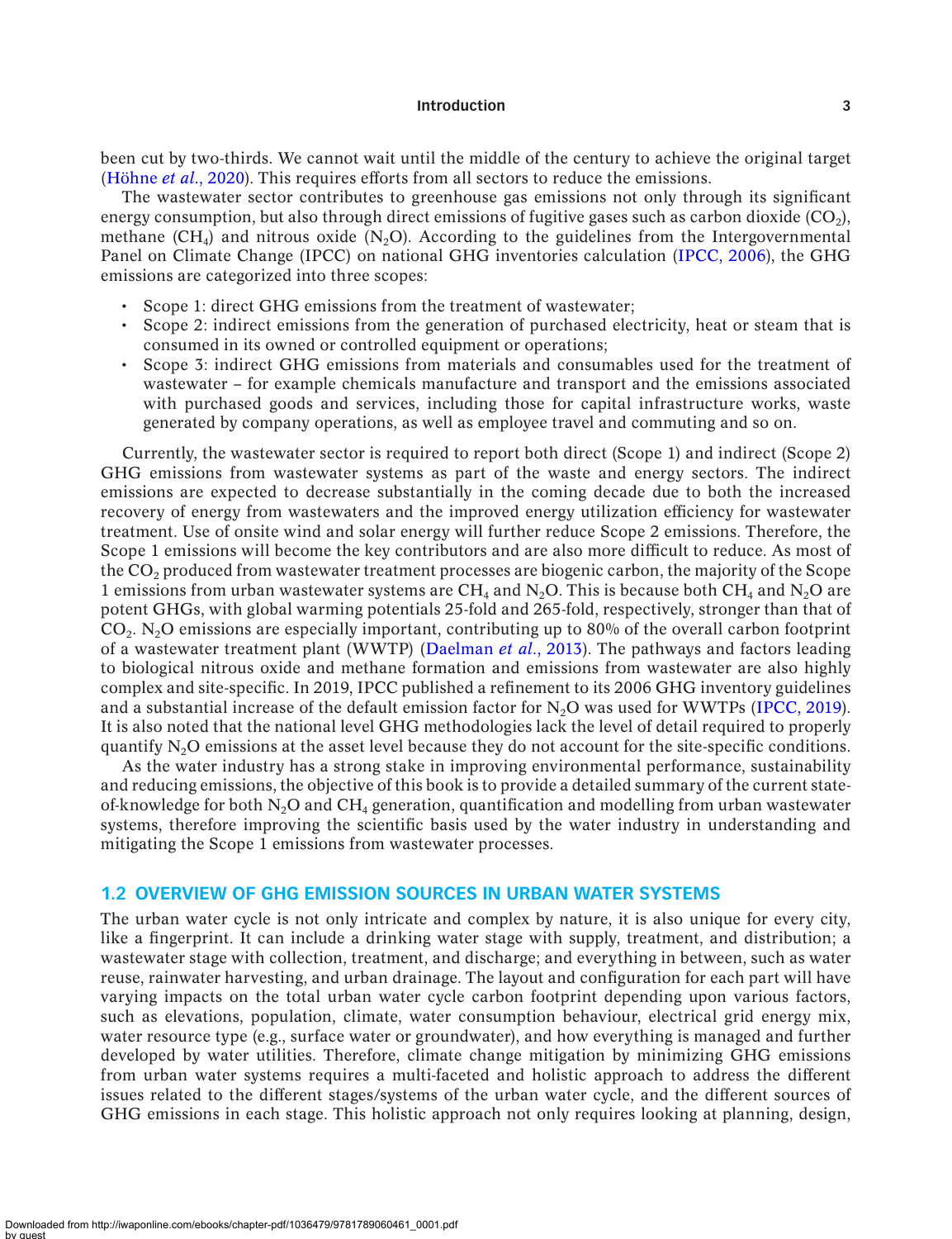#### **4 Quantification and Modelling of Fugitive Greenhouse Gas Emissions from Urban Water Systems**



<span id="page-3-0"></span>**Figure 1.1** Fugitive greenhouse gas (N<sub>2</sub>O and CH<sub>4</sub>) emissions from urban water systems.

operations, and construction of urban water systems, but also requires consideration of urban water system management and development in an integrated fashion, as the various parts of the urban water cycle are inherently linked and can impact the GHG emissions of each other. However, the focus of this book is on the urban wastewater system.

As a whole, the urban wastewater system is engineered to decouple the water used by the human community and the natural water environment, from water storage to wastewater collection and treatment before the water is safely discharged to receiving water bodies (illustrated in [Figure 1.1\)](#page-3-0).

It has been reported that all urban water systems and receiving water bodies (i.e., rivers, estuaries and bays) will produce N<sub>2</sub>O and CH<sub>4</sub> [\(Sturm](#page-8-3) *et al.*, 2013). This is because N<sub>2</sub>O and CH<sub>4</sub> are generated biologically either as a by-product or an obligatory intermediate during the biological nitrogen or carbon cycle (more details can be found in Chapters 2 and 3). Given the amount of nitrogen and carbon inventory in the urban water system, only underground wastewater collection systems (sewers) and the subsequent wastewater treatment plants are within the scope of this book as these are regarded as the key emissions sources of  $N_2O$  and CH<sub>4</sub>. It should be noted that while the fundamental generation pathways of  $N_2O$  and CH<sub>4</sub> are similar in either the natural environment or in urban water systems, the quantification methodologies may vary. This book will focus on the  $N_2O$  and  $CH_4$  emission points in sewers and wastewater treatment plants (as shown in [Figure 1.2](#page-4-0) below) to introduce their associated generation mechanisms and factors (operational or environmental) that may affect their emissions.

**Chapter 2** focuses on sources and pathways of  $N<sub>2</sub>O$  generation. As an environmentally detrimental greenhouse gas,  $N_2O$  generated from wastewater treatment systems has attracted a lot of attention due to its important contribution to the overall facility carbon footprint. When aiming for mitigation of N<sub>2</sub>O, it is imperative to understand the mechanisms that trigger its formation. Sources and pathways for  $N_2O$  production are reviewed and discussed. Despite extensive investigations, the mechanisms for  $N_2O$  production continue to undergo extensive academic research because of the complexity of wastewater treatment systems. N<sub>2</sub>O generation is influenced by a diversity of interrelated conditions: the different species of microbes with specialized functions, the interactions among these microbes in a mixed system, and the responses of microbes to the different environmental factors and operational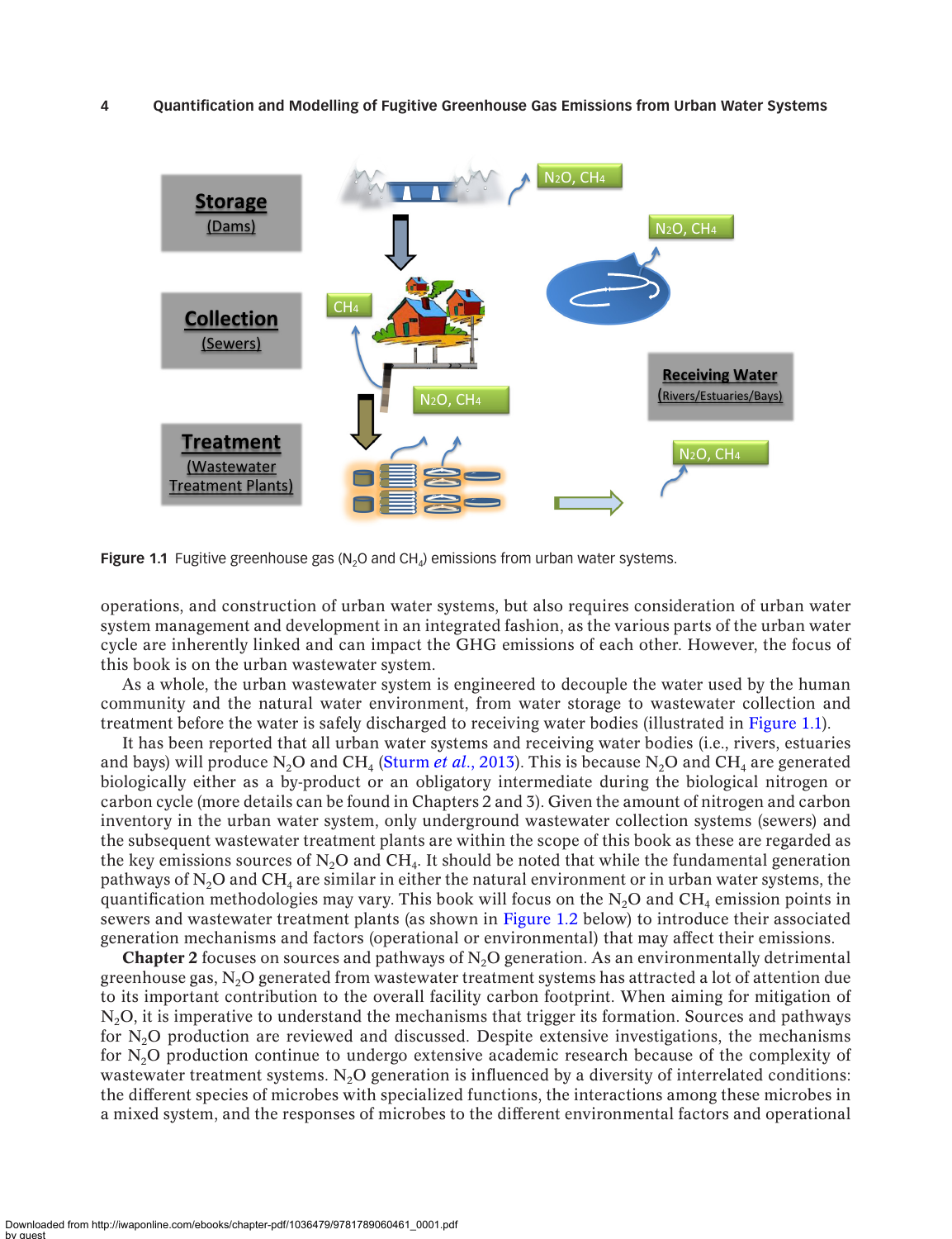

<span id="page-4-0"></span>**Figure 1.2** Sources of N<sub>2</sub>O and CH<sub>4</sub> emission points from wastewater transport and treatment (Adapted from Figure 3.3 in Chapter 3).

conditions. Chapter 2 provides an overview of the  $N<sub>2</sub>O$  production pathways and mechanisms during the biological nitrogen removal (BNR) process and describes the different factors that have been reported to have an effect on  $N<sub>2</sub>O$  production.

Chapter 3 provides an overview of the contribution of urban wastewater system methane emissions.  $CH<sub>4</sub>$  formation in urban wastewater systems occurs through anaerobic digestion (AD) of organics contained in sewage. AD consists of a sequence of concomitant reactions by which a consortium of microorganisms, in the absence of oxygen, break down biodegradable carbon material producing biogas, a mixture of methane, carbon dioxide and traces of H<sub>2</sub>S. In an urban wastewater system, those reactions can occur naturally in sewer systems depleted of oxygen or be artificially promoted in wastewater treatment plants to capture and recover the energy contained in molecules of methane. Specifics of methane generation in sewer biofilms, sewer sediments, anaerobic wastewater treatment and sludge disposal of wastewater treatment plants are presented in this chapter. Identification of  $CH<sub>4</sub>$  emission spots in urban wastewater engineered systems represents the initial step for reliable quantification of GHG; this then facilitates development and implementation of effective mitigation strategies.

## **1.3 GHG EMISSIONS INVENTORY PROTOCOLS**

Following a better understanding of  $N<sub>2</sub>O$  and  $CH<sub>4</sub>$  generation for the urban wastewater system, Chapter 4 provides readers with focused analysis of the accounting methodologies and protocols supporting GHG emissions assessment and reporting of relevance to the urban water system in wastewater treatment of domestic and industrial wastewaters. It summarizes the basis for existing  $CH<sub>4</sub>$  and  $N<sub>2</sub>O$  emission factors, the three-tier approach set out in the internationally accepted IPCC methodology and areas where further work is required. This chapter also summarizes the implications of the 2019 IPCC refinement of top-down emission factors on the magnitude of  $N_2O$  emissions from secondary treatment, as well as country-specific emission factors developed through national bottom-up monitoring and reporting guidelines. Finally, this chapter highlights the importance of bottom-up approaches to understand the opportunities to optimize treatment processes and conditions that minimize direct GHG emissions and help move the water industry towards net zero GHG emissions.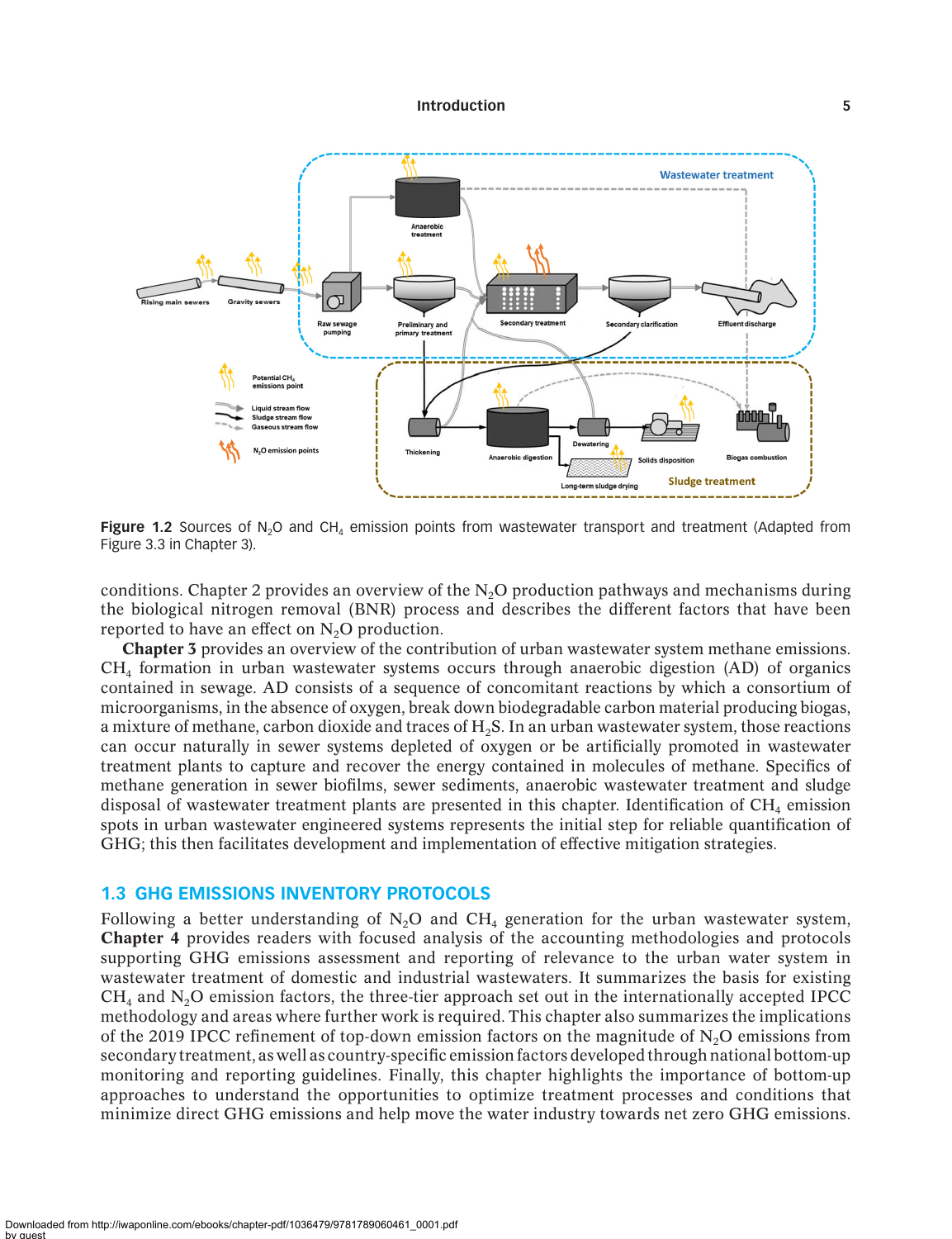## **1.4 DIRECT MEASUREMENT OF URBAN WATER SYSTEM GHG EMISSIONS**

Current reporting guidelines on  $N_2O$  and CH<sub>4</sub> emissions from the wastewater sector, whether at international or national level, provide for single emission factors each for  $N_2O$  and CH<sub>4</sub> in a top-down approach. Evidence from scientific and industry investigations shows that this is not likely to be accurate as the fixed emissions factor methods are adopted to report all emissions. Therefore, the quantification of direct GHG emissions from sewers and wastewater treatment plants is of great importance to provide science-based emissions baselines and understanding from which mitigation strategies can be developed and emissions reductions can be implemented and sustained in urban water systems.

Chapter 5 provides an overview of the currently available nitrous oxide and methane quantification methods applied at full-scale in sewers and wastewater treatment plants. Since the first measurement campaigns in the early 90 s were based on sporadic grab sampling, quantification methodologies and sampling strategies have evolved significantly, in order to describe the spatial-temporal dynamics of the emissions. The selection of a suitable quantification method is mainly dictated by the objective of the measurement survey and by specific local requirements. Plant-wide quantification methods provide information on the overall emissions of wastewater treatment plants, including unknown sources, which can be used for GHG inventory purposes. To develop on-site mitigation strategies, in-depth analysis of GHG generation pathways and emission patterns is required. In this case, process-unit quantifications can be employed to provide data for developing mechanistic models or to statistically link GHG emissions to operational conditions. With regard to sewers, current available methods are not yet capable of capturing the complexity of these systems, due to their geographical extension and variability of conditions, and only allow monitoring of specific locations where hotspots for GHG formation and emission have been identified.

**Chapter 6** reviews and summarizes recent studies from  $N_2O$  and  $CH_4$  monitoring campaigns in fullscale WWTPs and sewer networks. The analysis classifies quantified  $N_2O$  and  $CH_4$  emissions, triggering operational conditions and formation pathways for different configurations. Control strategies to minimize N2O emissions are proposed for different process groups. Main reasons for the emission factor (EF) discrepancies in the control strategies (i.e., aeration control), configuration, and operational and environmental conditions that favour the preferred enzymatic pathways are discussed as well.

Compared with  $N_2O$ , CH<sub>4</sub> quantification from full-scale WWTPs is less investigated, while it also contributes significantly to the overall plant carbon footprint. The results of full-scale  $CH<sub>4</sub>$ quantification studies are summarized in this chapter. Emissions of  $CH<sub>4</sub>$  in WWTPs mainly originate from the influent, anaerobic wastewater treatment and anaerobic sludge handling processes. The amount of CH4 emissions varies greatly with different configurations of WWTPs. For WWTPs without anaerobic sludge handling processes, the  $CH_4$  emissions can mainly be traced back to the  $CH_4$ dissolved in the influent. When anaerobic treatment is applied in WWTPs for wastewater chemical oxygen demand (COD) removal, its  $CH<sub>4</sub>$  emissions might substantially increase the overall plant carbon footprint. GHG monitoring campaigns carried out in WWTPs should include the monitoring of fugitive CH<sub>4</sub> emissions. Finally, CH<sub>4</sub> and N<sub>2</sub>O emissions reported from sewer networks are also summarized in this chapter.

The last part of the chapter also summarizes some mitigation strategies applied at full-scale to control fugitive CHG emissions from WWTPs and sewers.

# **1.5 MODELLING TOOLS FOR ASSESSING GHG EMISSIONS FROM URBAN WATER SYSTEMS**

Mathematical modelling plays a critical role towards the understanding and the success of mitigation of GHG emissions from urban wastewater systems. Mechanistic models based on biological pathways for both  $N_2O$  and  $CH_4$ , so called first principle models, have been successfully used to simulate the emissions. Benchmarking has been a useful tool for unbiased comparison of control strategies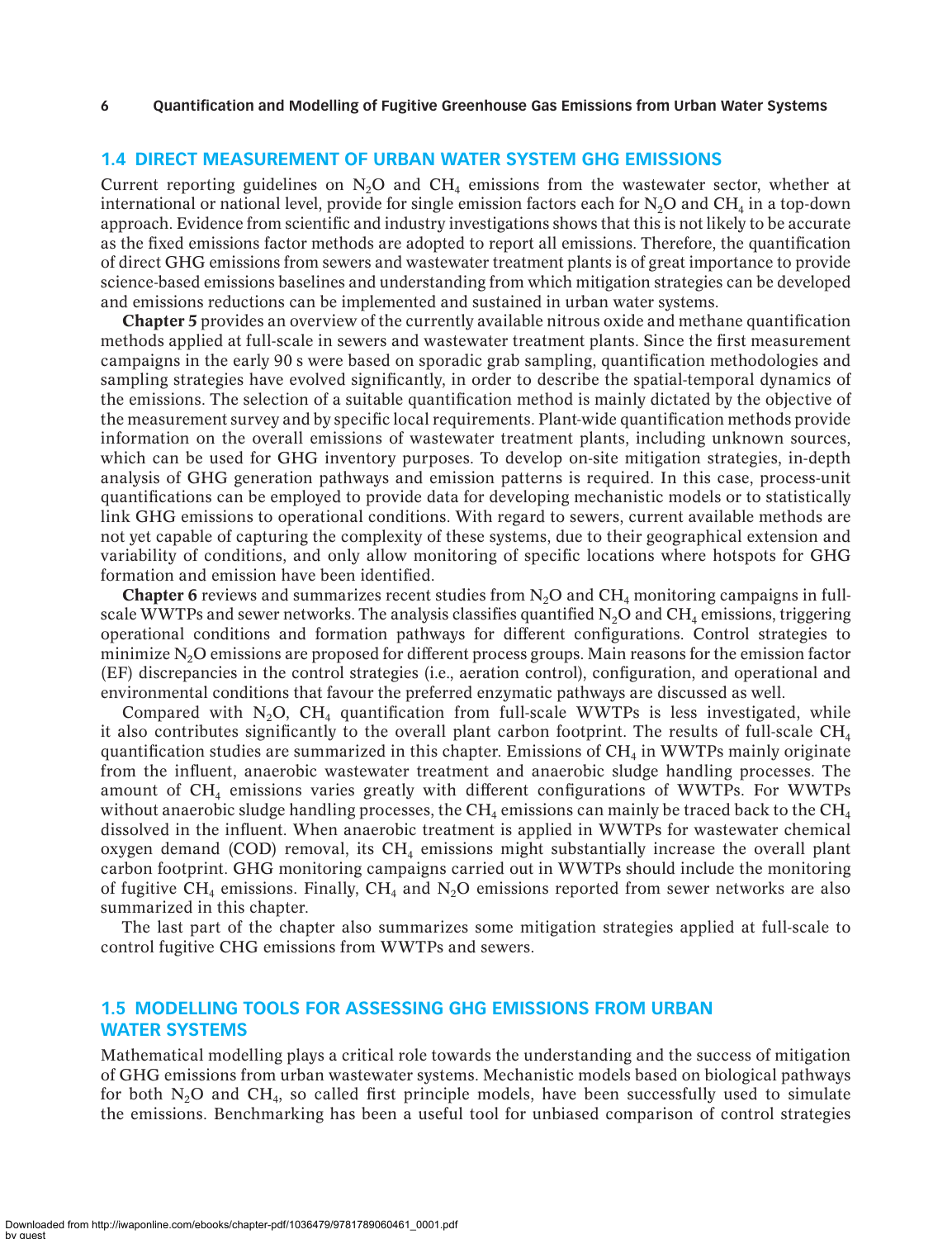in wastewater treatment plants in terms of effluent quality, operational cost and risk of suffering microbiology-related total suspended solids (TSS) separation problems. Recently, deep learning has been increasingly applied to urban water management, models based on neural networks and machine learning also develop quickly in this field. In this book, Chapters 7–10 review all the different types of models and their applications in full-scale  $N<sub>2</sub>O$  and  $CH<sub>4</sub>$  simulation and mitigation.

**Chapter 7** reviews the current status of the modelling of  $N<sub>2</sub>O$  emissions from wastewater treatment. The existing mathematical models describing all known microbial pathways for  $N<sub>2</sub>O$  production are reviewed and discussed. These include  $N<sub>2</sub>O$  production and consumption by heterotrophic denitrifiers,  $N<sub>2</sub>O$  production by ammonia-oxidizing bacteria (AOB) through the hydroxylamine oxidation pathway and the AOB denitrification pathway, and the integration of these pathways in single-pathway  $N_2O$  models. The two-pathway models are compared to single-pathway models. The calibration and validation of these models using lab-scale and full-scale experimental data is also reviewed. The mathematical modelling of  $N_2O$  production, while still being enhanced by new knowledge development, has reached a maturity that facilitates the estimation of site-specific  $N<sub>2</sub>O$ emissions and the development of mitigation strategies for wastewater treatment plants taking into account the specific design and operational conditions of the plant.

Chapter 8 provides a review of the models available for estimating the production and emission of methane from wastewater collection and treatment systems. The details of a number of mechanistic models as well as the simplified empirical models are summarized. Their limitations are identified and general methods for calibration and validation are presented.

Chapter 9 presents the status of extending the original Benchmark Simulation Model No. 2 (BSM2) towards including greenhouse gas emissions. A mathematical approach based on a set of comprehensive models that estimate all potential on-site and off-site sources of  $CO<sub>2</sub>$ , CH<sub>4</sub> and N<sub>2</sub>O is presented and discussed in detail. Based upon the assumptions built into the model structures, simulation results highlight the potential undesirable effects of increased GHG emissions when carrying out local energy optimization in the activated sludge section and/or energy recovery in the anaerobic digester. Although off-site  $CO<sub>2</sub>$  emissions may decrease in such scenarios due to either lower aeration energy requirement or higher heat and electricity production, these effects may be counterbalanced by increased  $N<sub>2</sub>O$  emissions, especially since  $N<sub>2</sub>O$  has a 300-fold stronger greenhouse effect than  $CO<sub>2</sub>$ . The reported results emphasize the importance of using integrated approaches when comparing and evaluating (plant-wide) control strategies in wastewater treatment plants for more informed operational decision-making.

In Chapter 10, alternatives to mechanistic modelling, such as knowledge-based and data-driven approaches for assessing and mitigating GHG emissions from urban wastewater systems are detailed. Examples include knowledge-based artificial intelligence (AI), integrating mechanistic modelling and computational fluid dynamics (CFD) with AI, and data-driven and machine learning (ML) methods for assessing and mitigating nitrous oxide emissions from wastewater treatment. Using a knowledgebased AI approach, the expert knowledge of  $N_2O$  pathways and influencing factors can be represented and applied to generate a dynamic risk score using the process data and identify mitigation actions. Using data-driven methods like principal component analysis (PCA) and machine learning, specifically support vector machines (SVM), patterns in data can be detected to identify mitigation opportunities and to classify process conditions for guiding monitoring campaigns and minimizing the time needed for monitoring to properly represent the full range of emissions for a specific site. Although the focus is on the use of these approaches for assessing and mitigating  $N<sub>2</sub>O$  emissions, the same general approach can be applied for assessing and mitigating  $CH<sub>4</sub>$ .

#### **1.6 MITIGATION OF GHG EMISSIONS FROM URBAN WATER SYSTEMS**

The final chapter, Chapter 11, summarizes the key knowledge presented in this book. It also discusses the issues, knowledge gaps and perspectives in GHG quantification, reporting guidelines and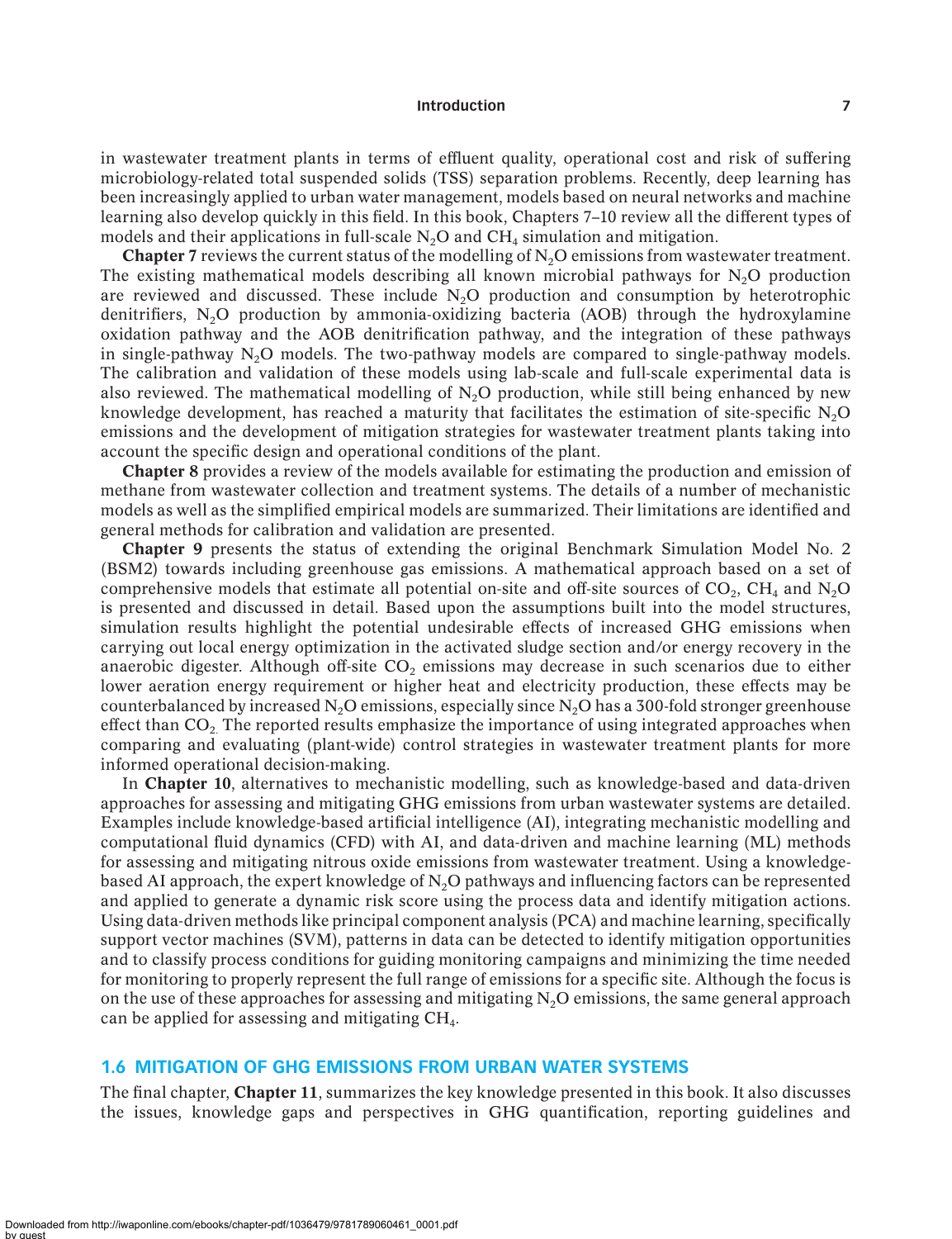#### **8 Quantification and Modelling of Fugitive Greenhouse Gas Emissions from Urban Water Systems**

modelling, and provides the perspectives for future work. This gives us the knowledge and tools for starting to monitor and mitigate emissions and begin to contribute towards net zero plants. Further work is needed and will likely also surface while implementing this knowledge in practice. However, it is of great importance that the already available knowledge is put into practice without delay, in order to initiate efforts to reduce the impact of the water sector on climate change now.

# **1.7 GENERAL GUIDE FOR USE OF THIS BOOK IN GHG ASSESSMENT AND REDUCTION EFFORTS**

As mentioned, the goal of this book is to provide practitioners with the knowledge and tools to start taking climate action now by quantifying, modelling, and mitigating urban wastewater system GHG emissions. Therefore, the following use of this book is suggested:

- Read Chapter 1 for understanding the full context and drivers for GHG emissions quantification, modelling, and mitigation, and an overview of the relevant urban wastewater system GHG emission sources, as well as for understanding the contents of each chapter.
- Depending on the GHG of interest, read either Chapters 2 or 3 to understand mechanisms and pathways.
- Assuming the starting point is GHG accounting and reporting and no measurements or mitigation has begun, read Chapter 4 to understand how emissions can be quantified using best use of the protocols until measurement can be performed.
- Read Chapter 5 for quantification methods through direct measurements.
- Read Chapter 6 to understand the results of previous monitoring campaigns, the emission factors that have been derived from different monitoring strategies, and factors affecting monitoring results.
- Read either Chapters 7 or 8 depending on the GHG of focus to understand how mechanistic models can and should be used.
- Read Chapter 9 to understand results of control benchmarking studies and the types of effects different control strategies can have on WWTP GHG emissions for the specific case of the Benchmark Simulation Model platform.
- Read Chapter 10 to understand what AI and data-driven approaches can be taken.
- Read Chapter 11 for perspectives on where we are and where we are going with quantifying, modelling and mitigating urban wastewater system GHG emissions.

It should be noted however that, depending on the specific objectives, not all chapters may need to be read. For example, if there are mechanistic modelling studies planned, then perhaps it makes sense to start with either Chapters 7 or 8. Similarly, if only quantification is needed at the moment, then the focus can be on Chapters 5 and 6.

## **ACKNOWLEDGEMENT**

Liu Ye acknowledges the funding support through Australian Research Council Discovery Project (180103369), and the University of Queensland Foundation Research Excellence Award.

#### **REFERENCES**

<span id="page-7-0"></span>Bonczak B., Chua U. and Kontokosta C. (2020). Inventory of New York City Greenhouse Gas Emissions. NYC Mayor's Office of Sustainability. [https://nyc-ghg-inventory.cusp.nyu.edu/ \(accessed 19 August 2021\).](https://nyc-ghg-inventory.cusp.nyu.edu/ (accessed 19 August 2021).)

<span id="page-7-2"></span>Daelman M. R., van Voorthuizen E. M., van Dongen L., Vockle E. I. and van Loosdrecht M. C. (2013). Methane and nitrous oxide emissions from municipal wastewater treatment – results from a long-term study. *Water Science and Technology*, 67(10), 2350–2355,<https://doi.org/10.2166/wst.2013.109>

<span id="page-7-1"></span>IPCC. (2006). Guidelines for National Greenhouse Gas Inventories, (Chapter 5, Waste).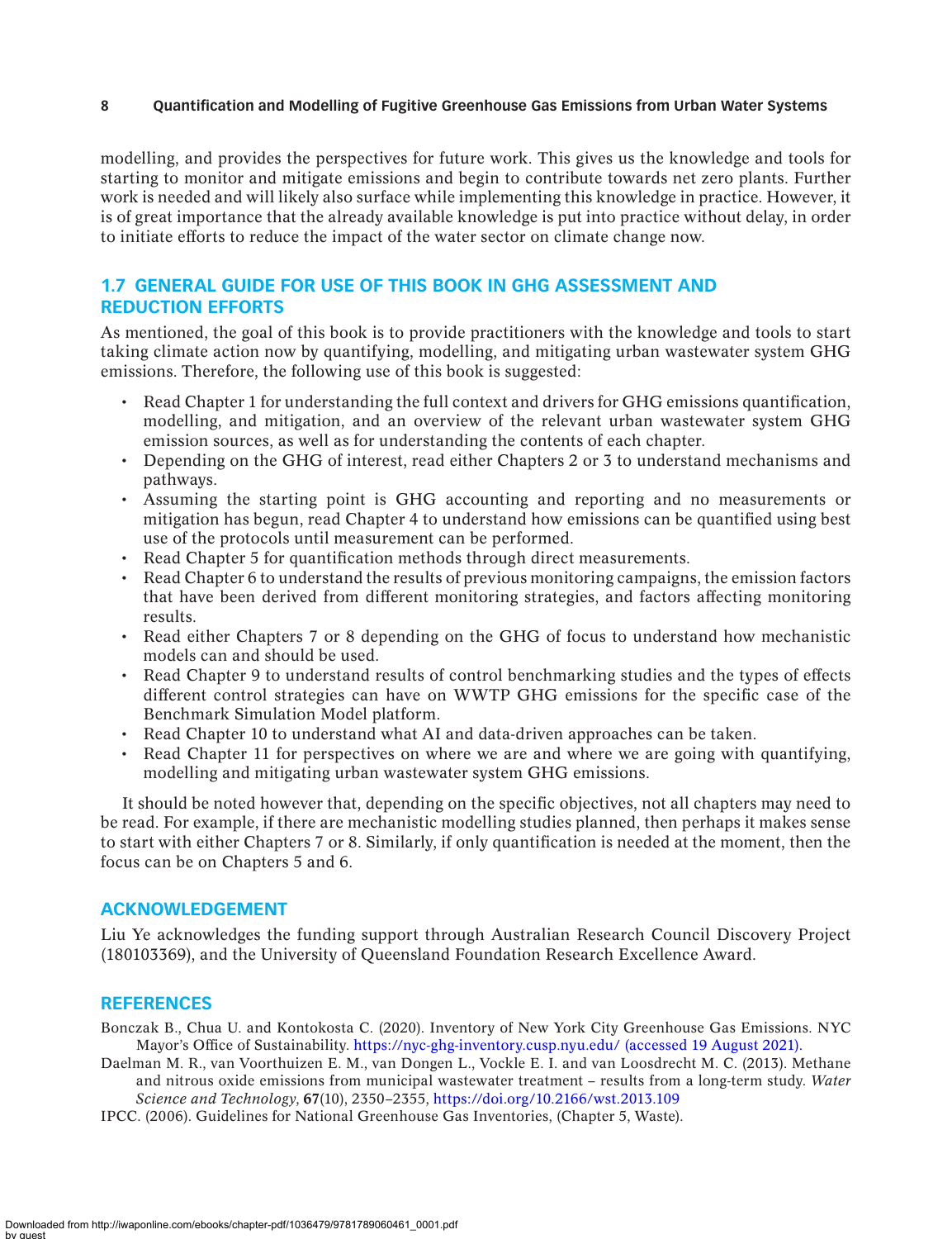- <span id="page-8-2"></span>IPCC. (2019). Wastewater treatment and discharge. Bartram, D., Short, M. D., Ebie, Y., Farkǎs, J., Gueguen, C., Peters, G. M., Zanzottera, N. M., Karthik, M., Masuda, S. In: 2019 Refinement to the 2006 IPCC Guidelines for National Greenhouse Gas Inventories, F. B. Demirok and A. Herold (eds). Vol. 5, 6.39 (Chapter 6). Available at<https://www.ipcc-nggip.iges.or.jp/public/2019rf/vol5.html>
- <span id="page-8-1"></span>Höhne N., den Elzen M., Rogelj J., Metz B., Fransen T., Kuramochi T., Olhoff A., Alcamo J., Winkler H., Fu S., Schaeffer M., Schaeffer R., Peters G. P., Maxwell S. and Dubash N. K. (2020). Emissions: world has four times the work or one-third of the time. *Nature*, 579, 25–28,<https://doi.org/10.1038/d41586-020-00571-x>
- <span id="page-8-3"></span>Sturm K., Yuan Z., Gibbes B. and Grinham A. (2013). Methane and nitrous oxide sources and emissions in a subtropical freshwater reservoir, south east queensland, Australia. *Biogeosciences Discussions*, 10(12), 19485–19508, <https://doi.org/10.5194/bgd-10-19485-2013>
- <span id="page-8-0"></span>Welch C. (2010). The Green Utility: A Practical Guide to Sustainability. American Water Works Association. United States, ISBN: 978-1-61300-000-7

| AD          | Anaerobic digestion                       |
|-------------|-------------------------------------------|
| AI          | Artificial intelligence                   |
| <b>AOB</b>  | Ammonia oxidizing bacteria                |
| <b>BNR</b>  | Biological nutrient removal               |
| <b>BSM</b>  | Benchmark simulation model                |
| <b>CFD</b>  | Computational fluid dynamics              |
| EF          | Emission factor                           |
| <b>GHG</b>  | Greenhouse gas                            |
| <b>GWP</b>  | Global warming potential                  |
| <b>IPCC</b> | Intergovernmental Panel on Climate Change |
| <b>ML</b>   | Machine learning                          |
| <b>PCA</b>  | Principal component analysis              |
| <b>SVM</b>  | Support vector machines                   |
| <b>TSS</b>  | Total suspended solids                    |
| UK.         | United Kingdom                            |
| <b>USA</b>  | United States of America                  |
| WWTP        | Wastewater treatment plant                |

## **NOMENCLATURE**